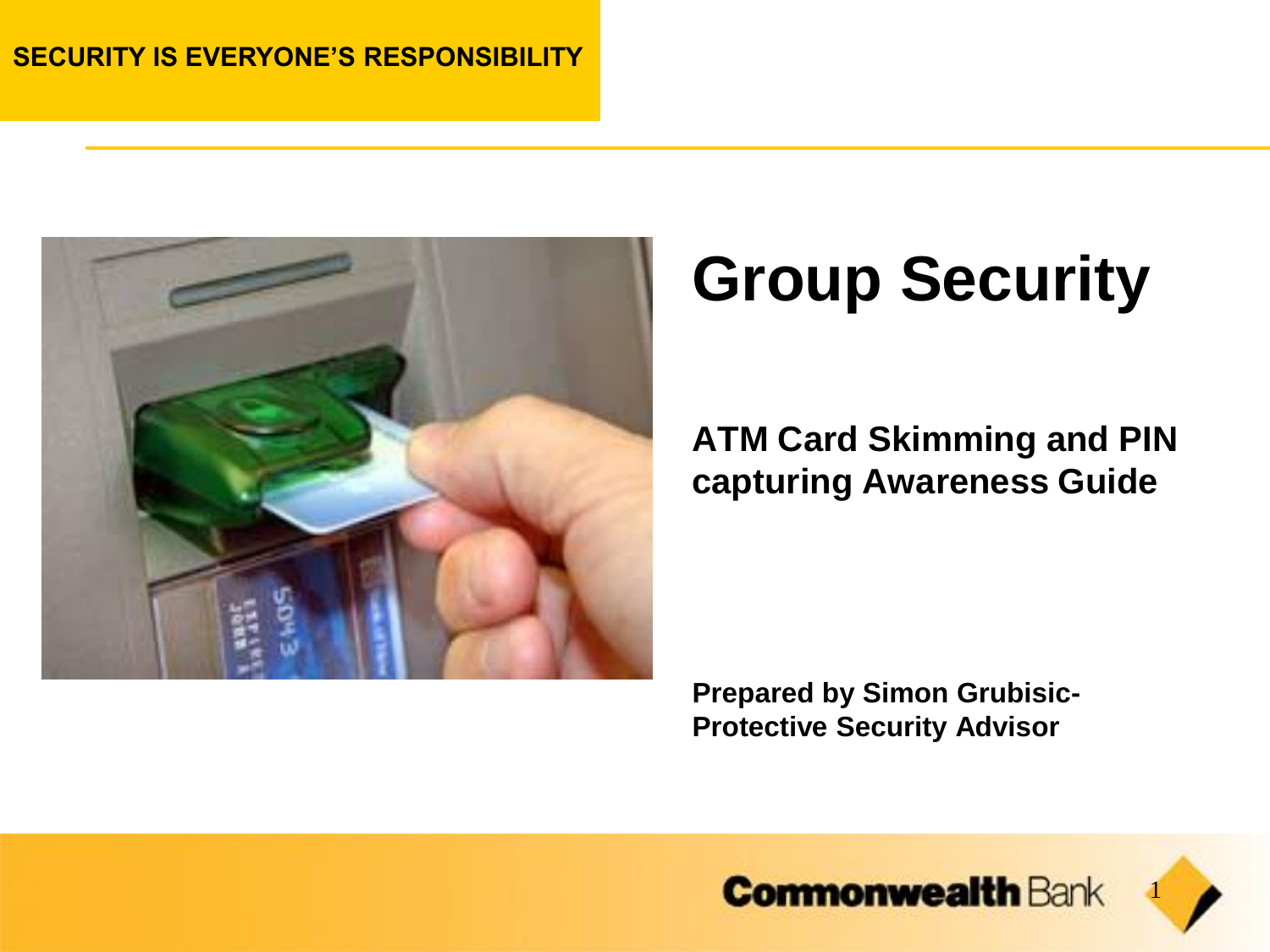## What is ATM Card Skimming and PIN Capturing?

 **ATM Card Skimming is a method used by criminals to capture data from the magnetic stripe on the back of an ATM card.**

- **The devices used are smaller than a deck of cards and are often fastened in close proximity to or over the top of an ATM's factoryinstalled card reader.**
- **Pin Capturing refers to a method of strategically attaching cameras and various other imaging devices to ATMs; in order to fraudulently capture the ATM user's PIN.**

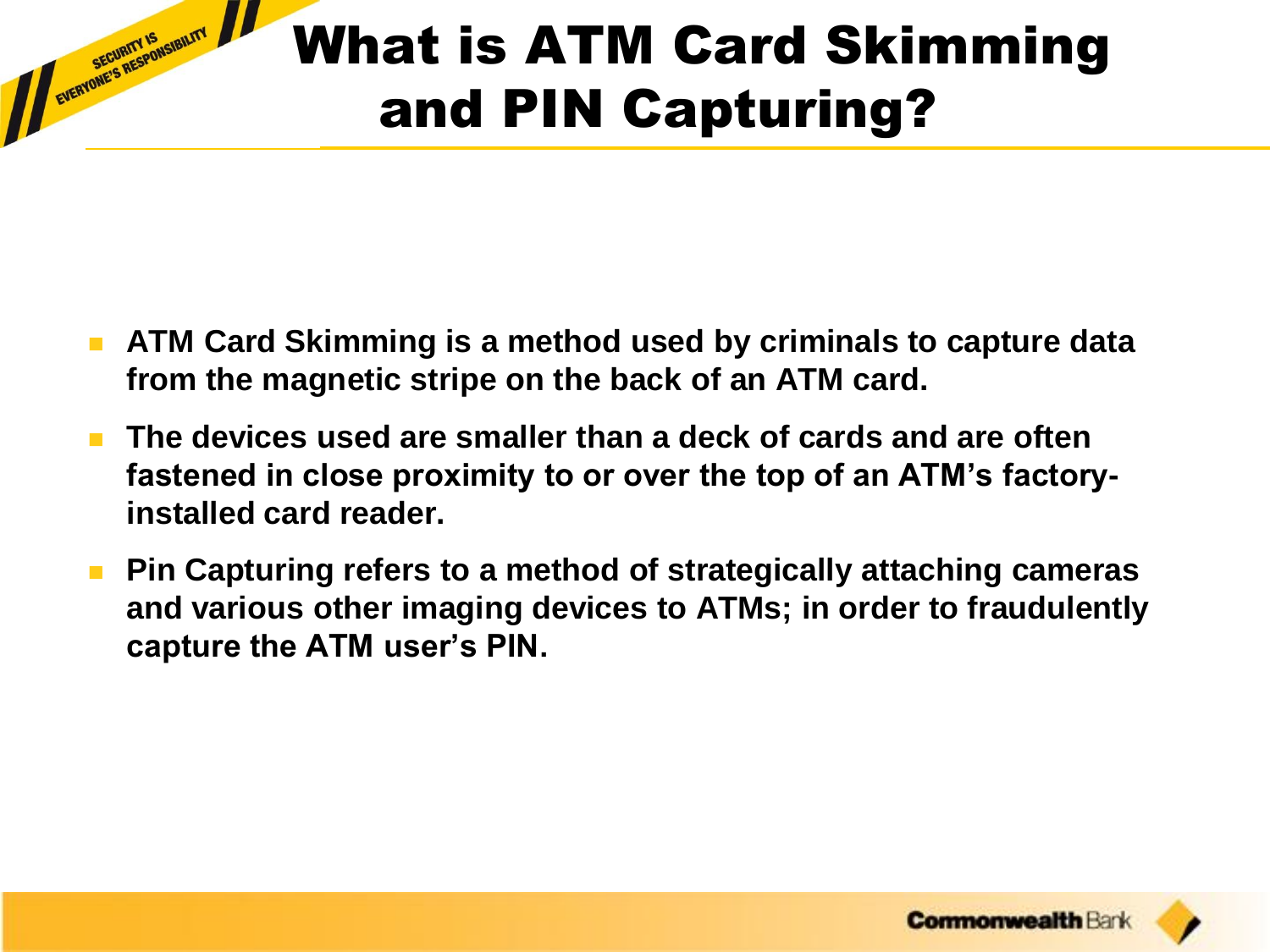#### Where to spot a card skimming or pin capturing device on an ATM?



EVERYONE'S RESPONSIBILITY

**Commonwealth Ban**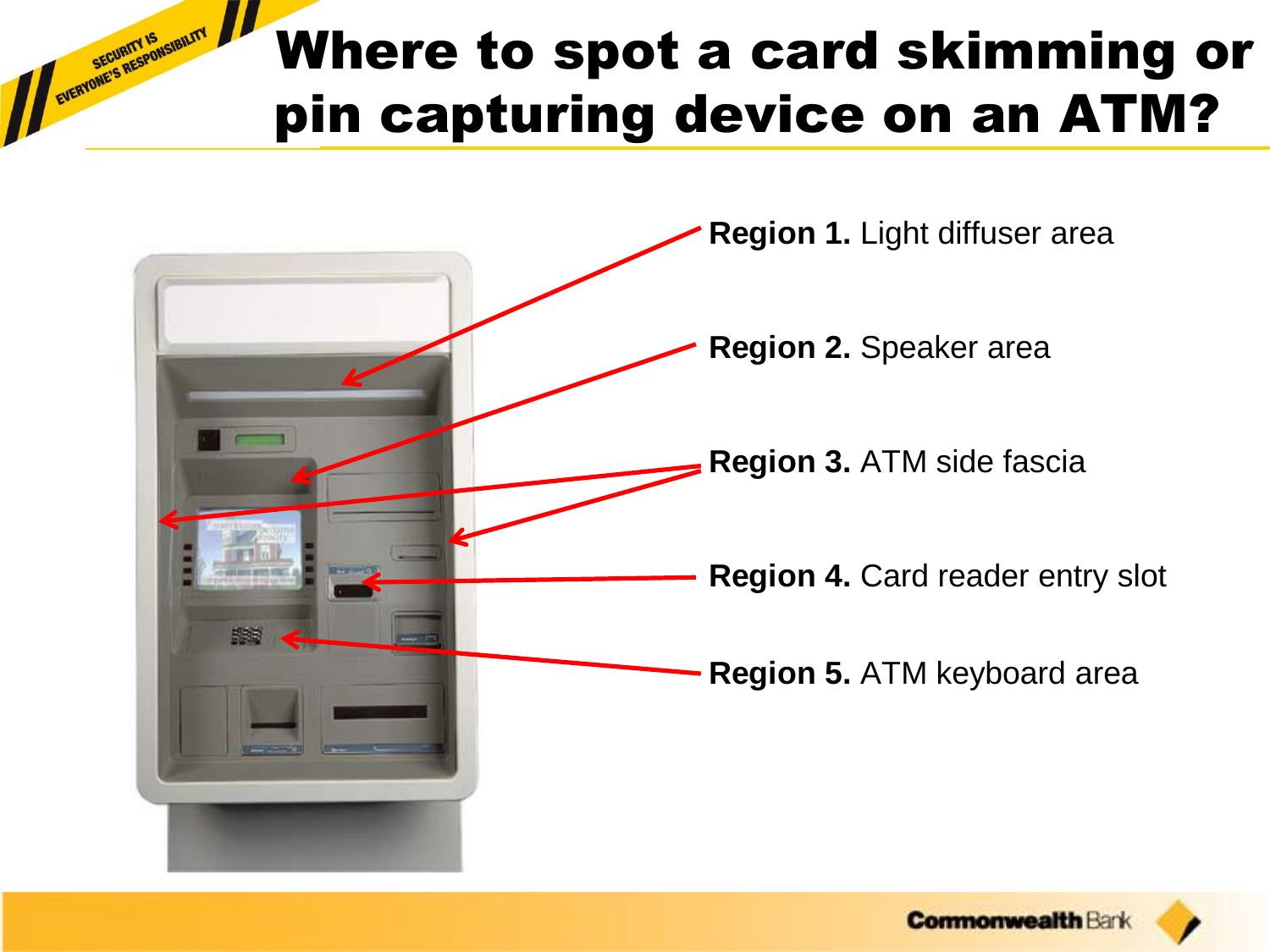**Can you tell if this ATM machine has a skimming device fitted to the card reader?**

EVERYONE'S RESPONSIBILITY



**…**

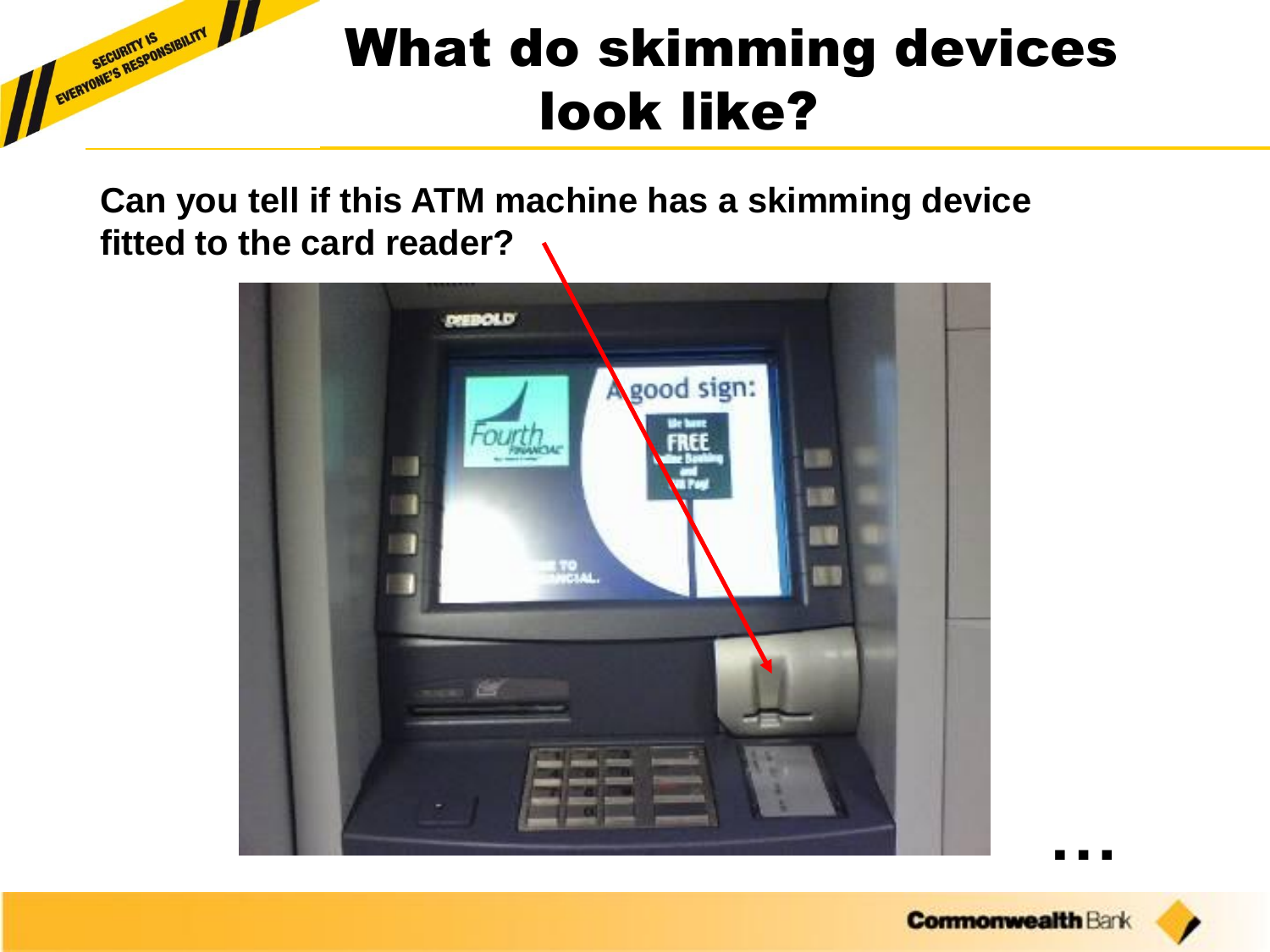#### **Spot the difference…Can you tell now?**



EVERYONE'S RESPONSIBILITY



• **Top photo shows an unadulterated ATM fascia. The flashing lead through entry indicator is easily observed.**

**Note: Most skim devices when fitted will obscure the flashing entry indicator this should be a vital clue as to any suspect tampering.** 

#### **Spot the difference in the next photo.**

• **A skim device has been placed in or near the card reader slot. Although the device has been given the appearance of being a standard part of the terminal it is in fact and additional fitted piece & clearly is different from the above photo.** 

**Note: No flashing lead through light can be seen.** 

**The shape of the bezel is clearly different.**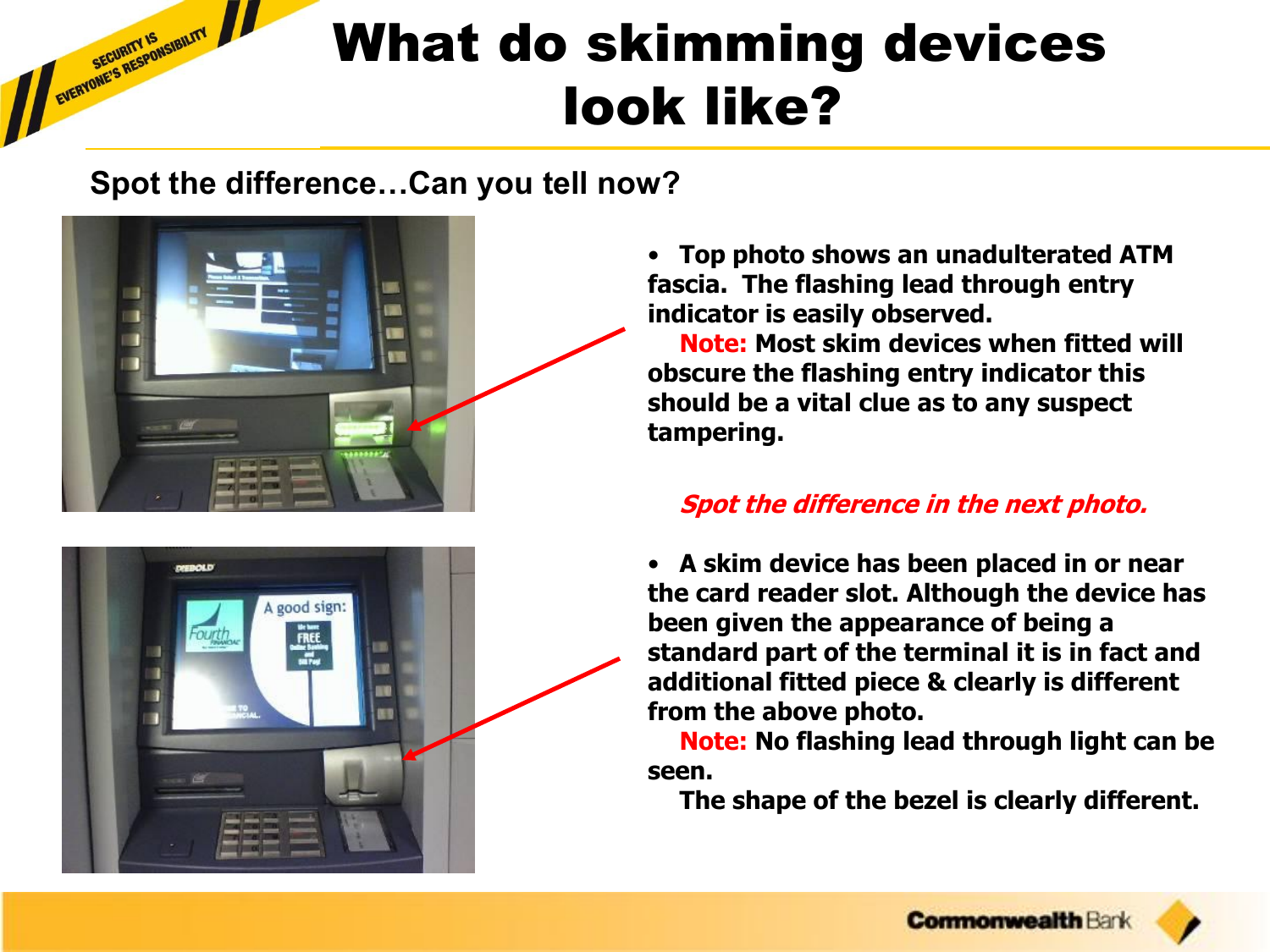**Here we have another example of the skimming device being piggy-backed onto the card reader**

EVERYONE'S RESPONSIBILITY



**Commonwealth Bank**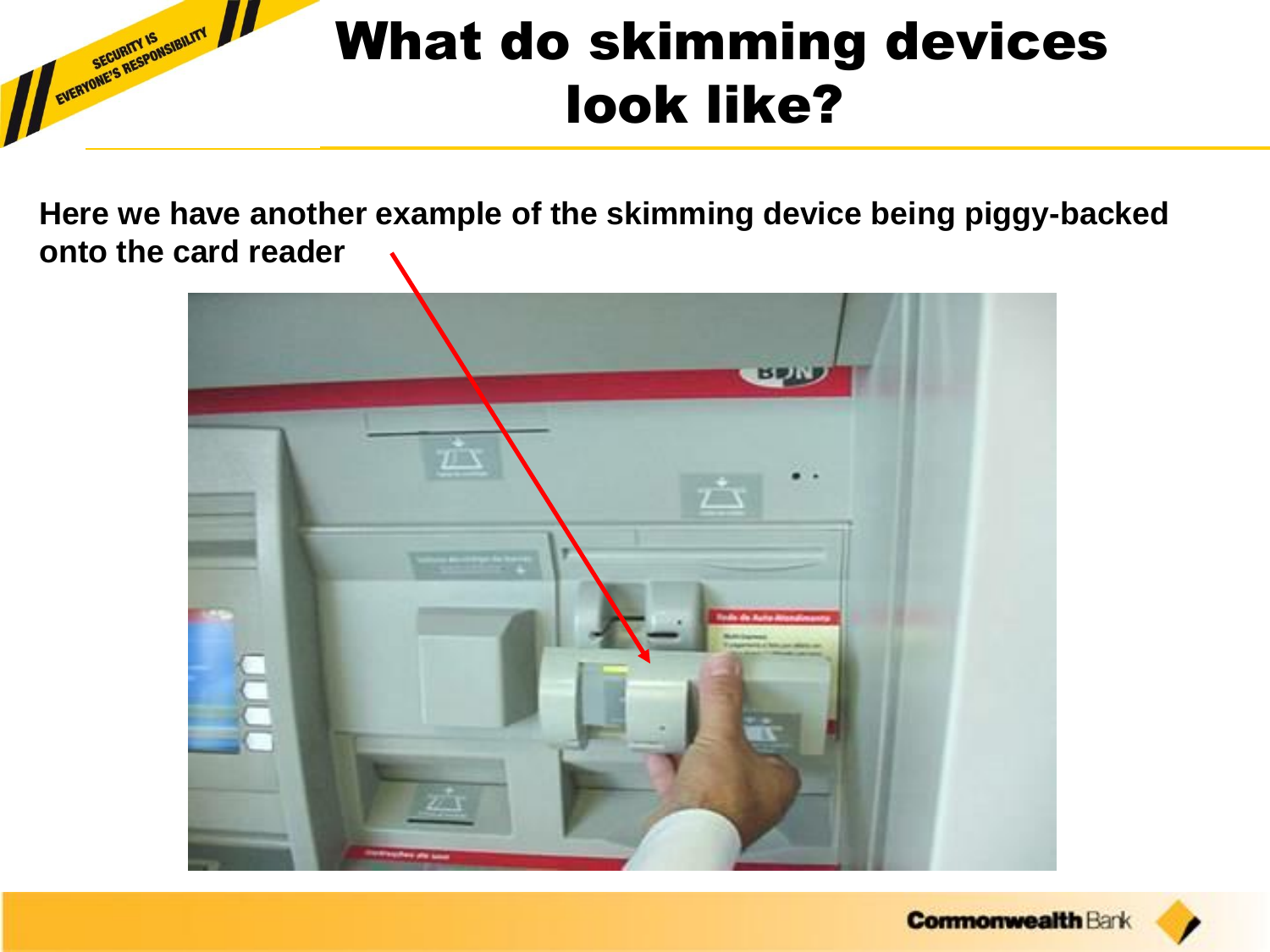**Here we have another example of a skimming device installed within this piece of ATM fascia. This was a replacement unit found on an ATM.**

EVERYONE'S RESPONSIBILITY



**Commonwealth Bank**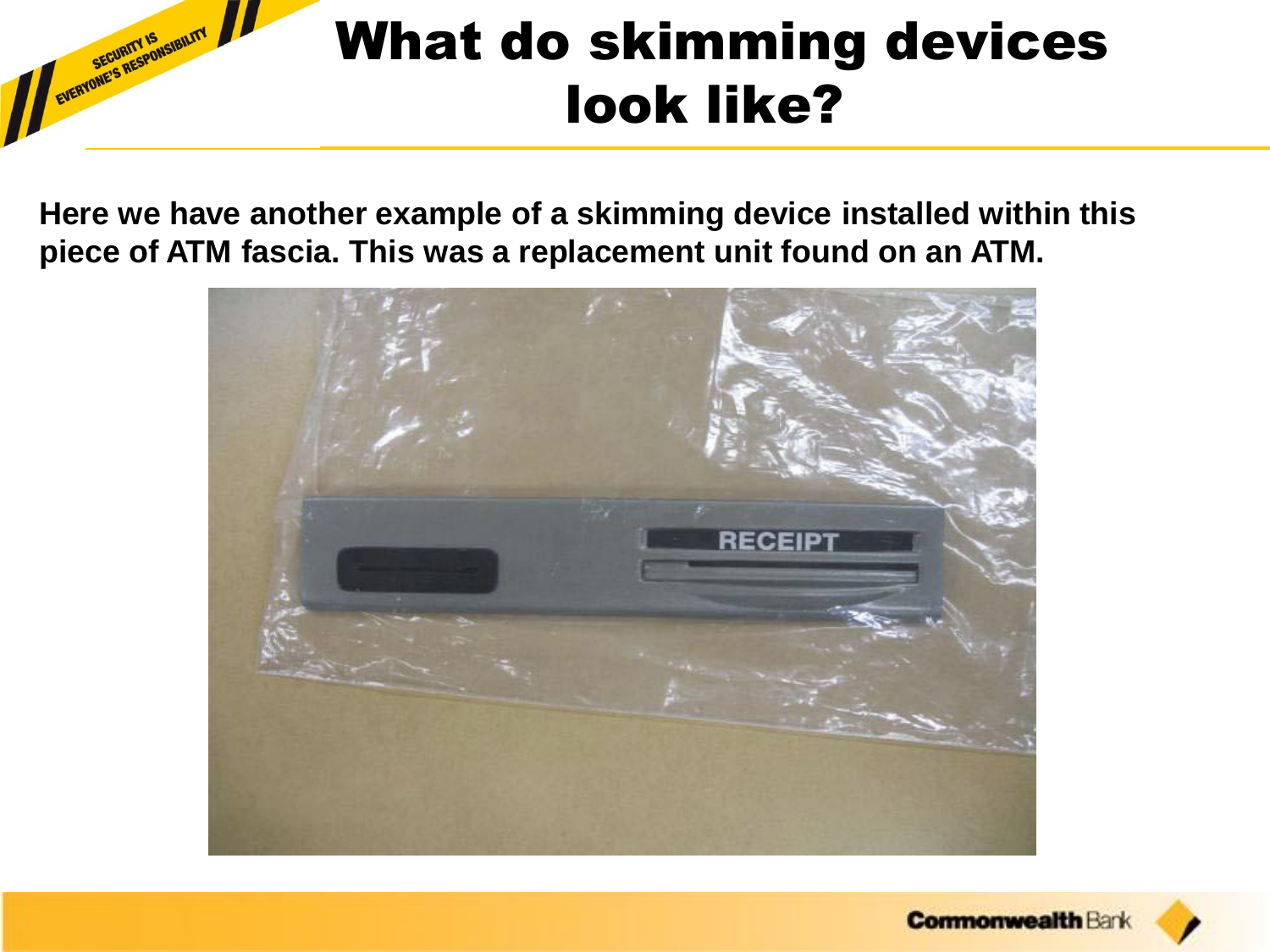#### EVERYONE'S RESPONSIBILITY What do skimming devices look like?

**Another example of a skimming device installed on the card reader of this ATM. Hard to tell its there isn't it?**



**…**

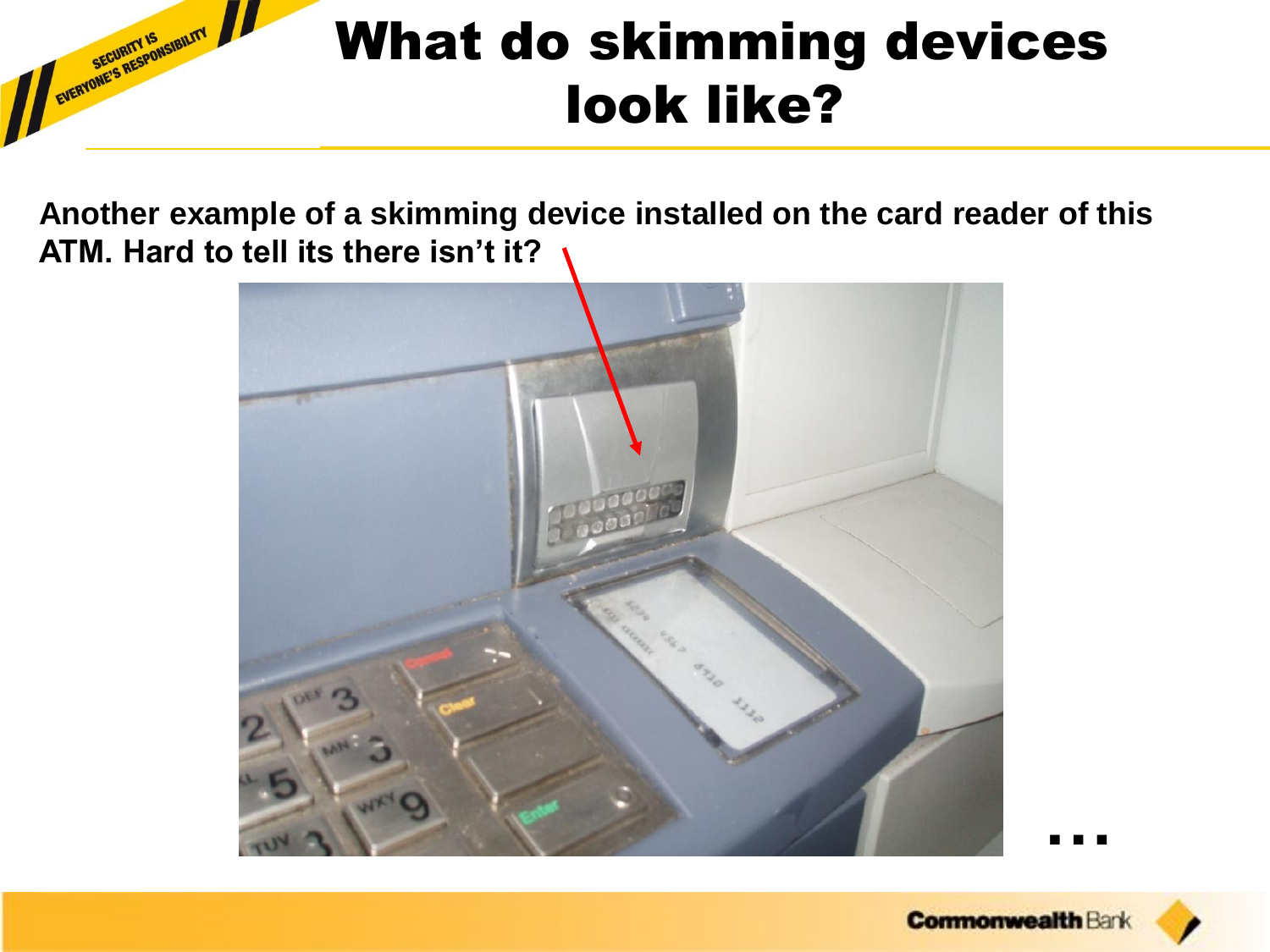**Take a closer look..**

EVERYONE'S RESPONSIBILITY



**Commonwealth Bank**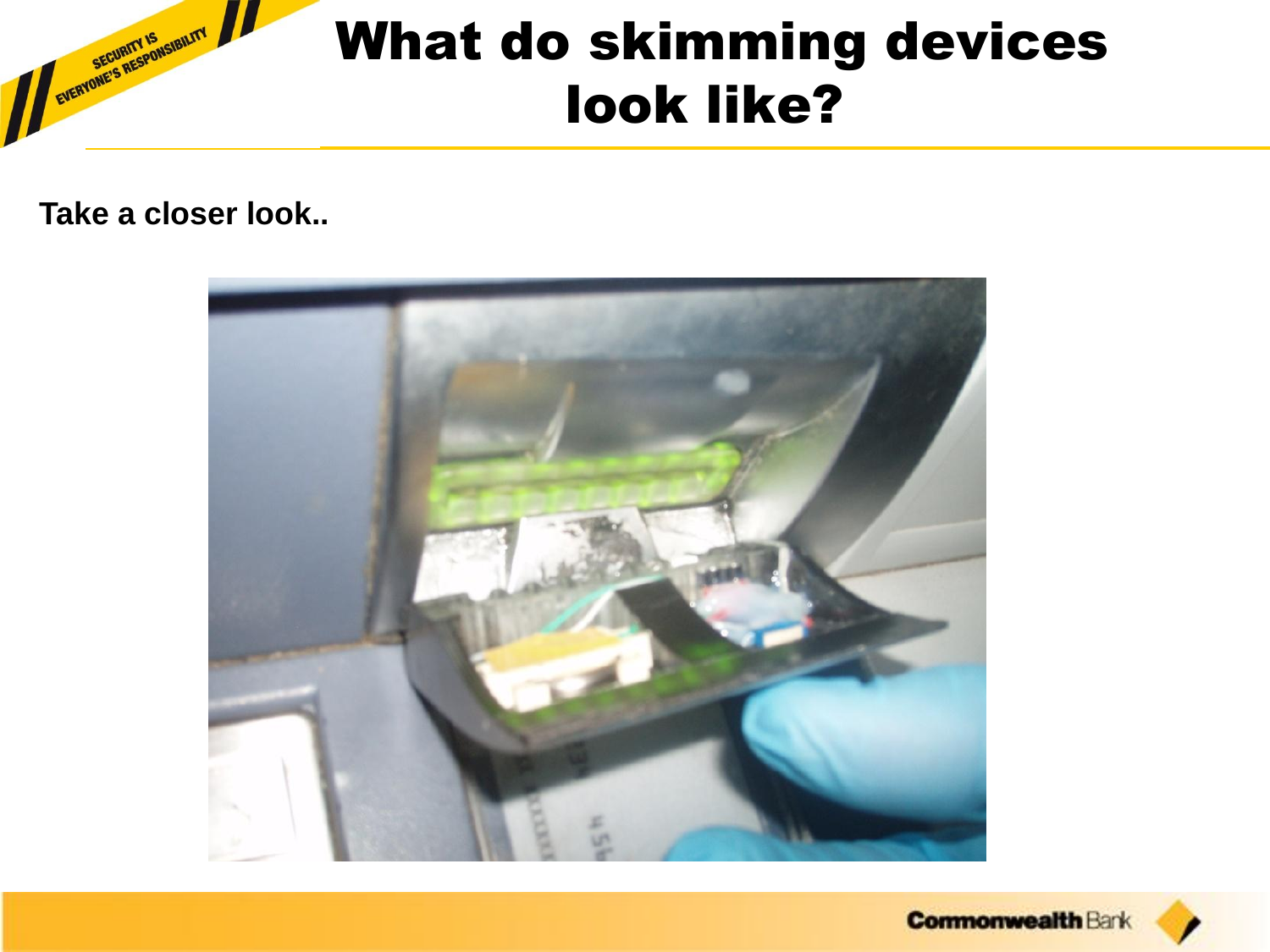**Removal of a skimming device from card reader slot, the device was fitted over the card reader throat.** 

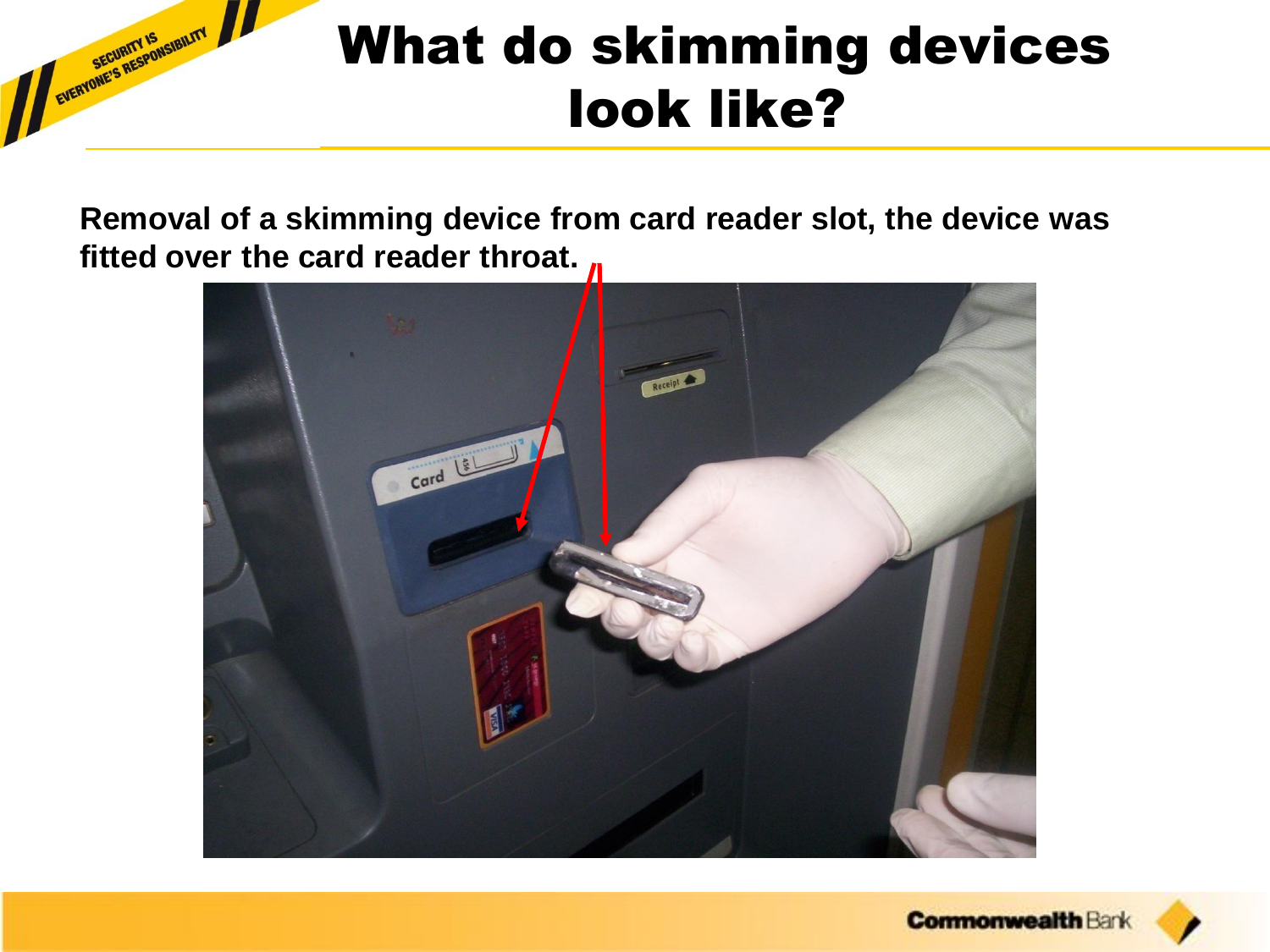**Can you tell if this ATM fascia piece (located above the screen) has a PIN capturing device installed within- You cannot really tell can you?**



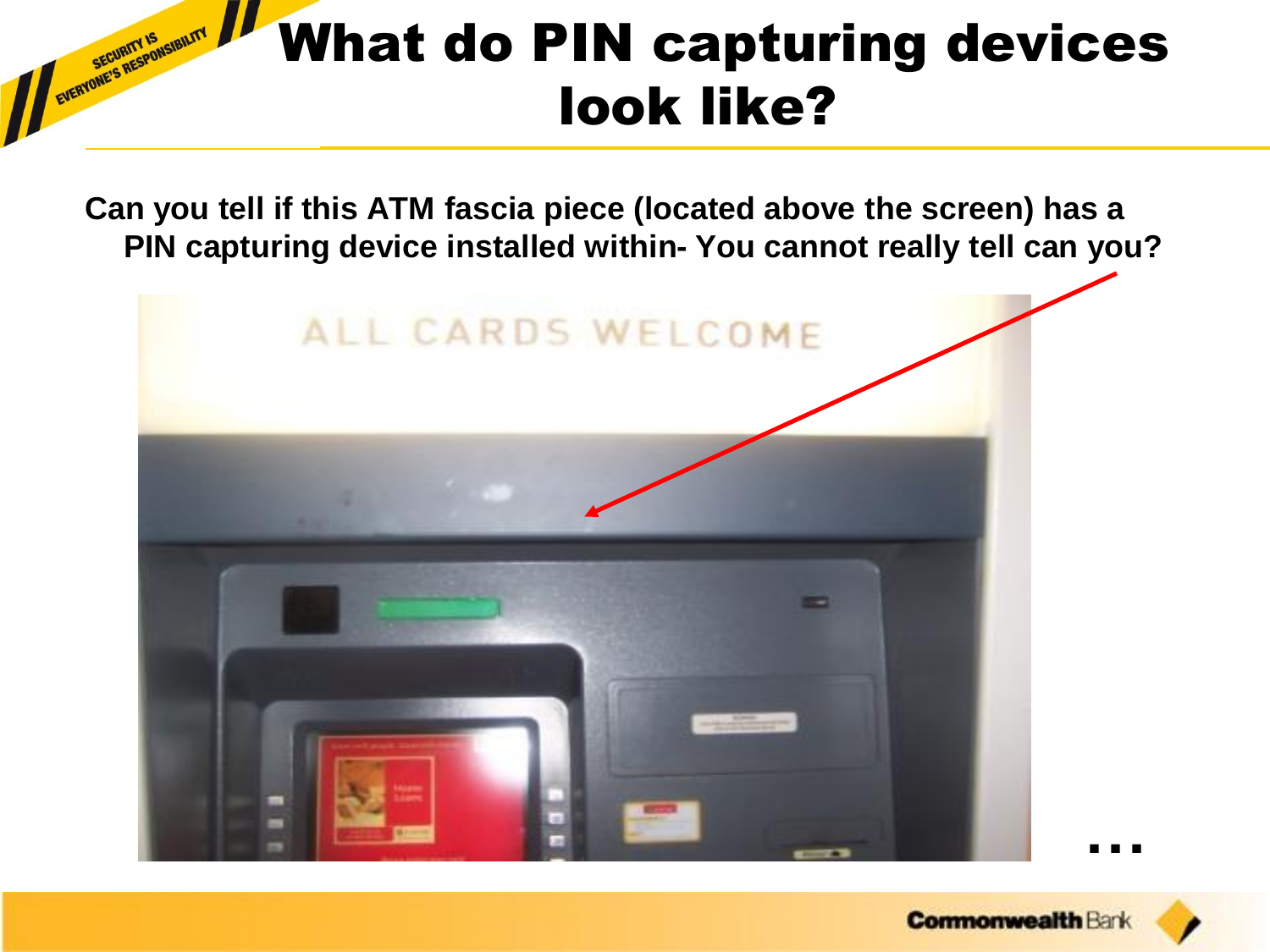#### EVERYONE'S RESPONSIBILITY What do PIN capturing devices look like?

**Lets remove the ATM fascia piece for a closer look.**



**Commonwealth Bank**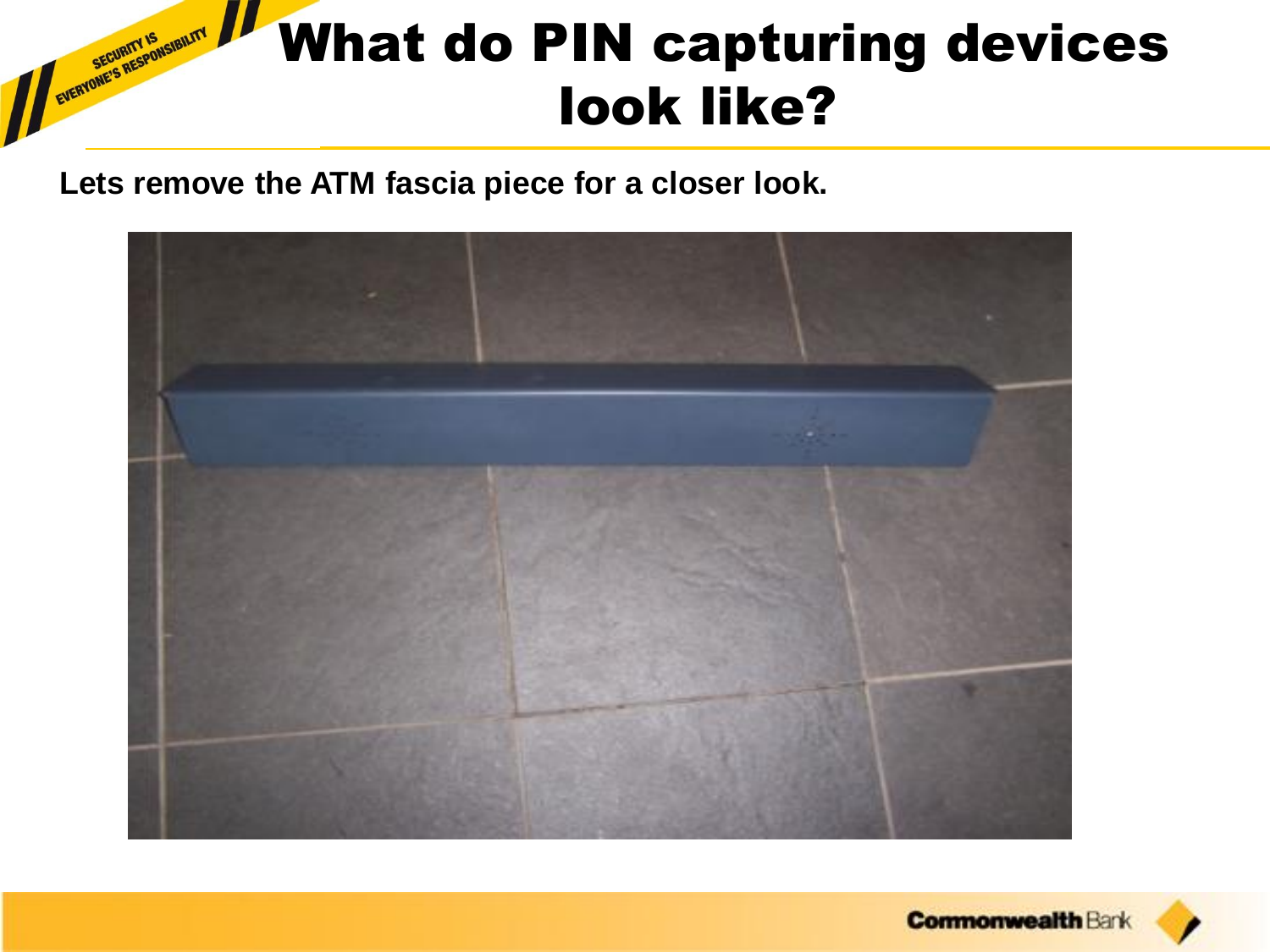**Here you can clearly see the PIN capturing device installed on the inner side of the fascia piece.**

EVERYONE'S RESPONSIBILITY



**Commonwealth Ban**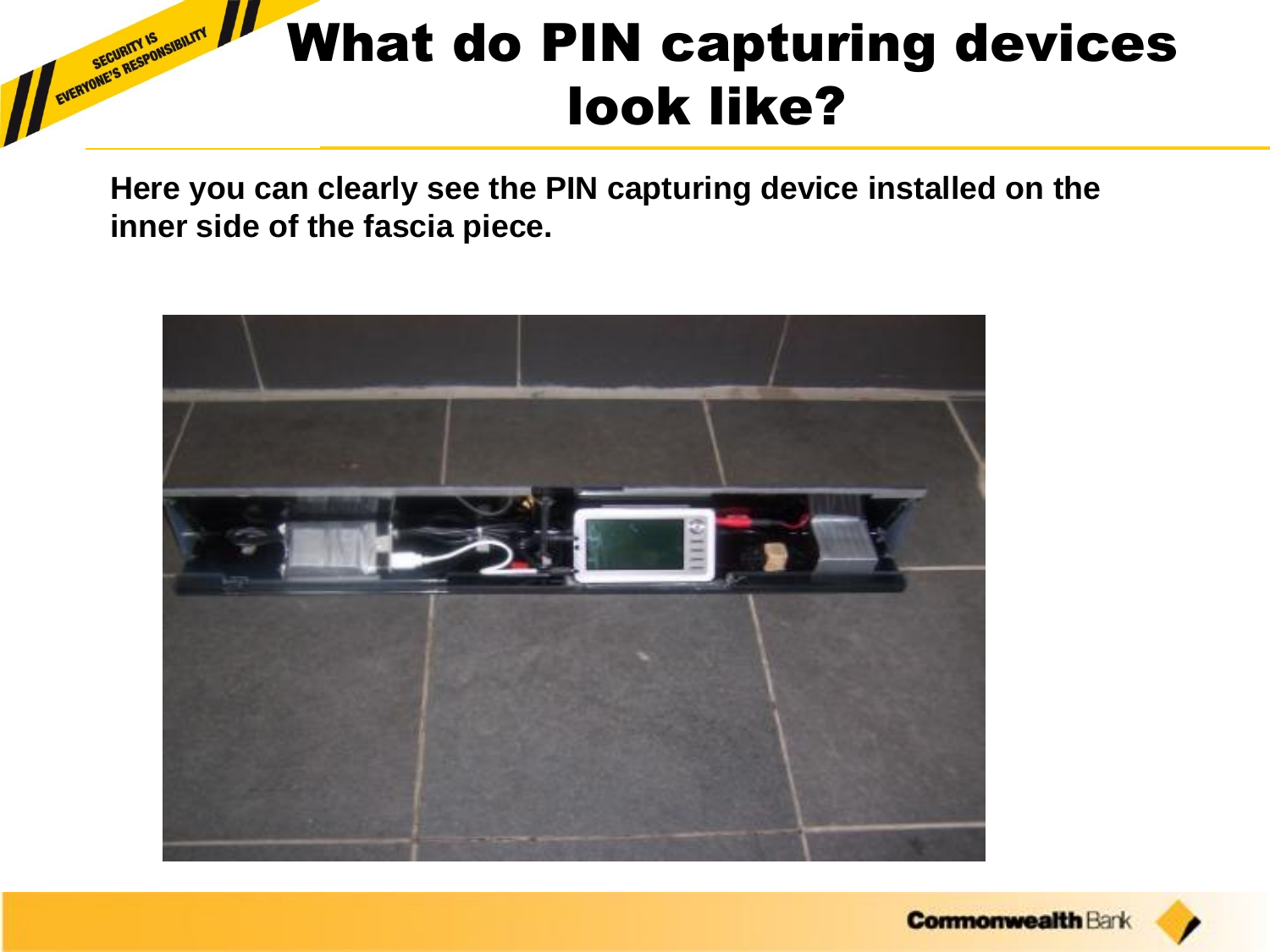**Another example of a PIN capturing device installed on the inner side of the light diffuser fascia piece (above the ATM screen). Can you see the camera?**

EVERYONE'S RESPONSIBILITY



**Commonwealth Ban**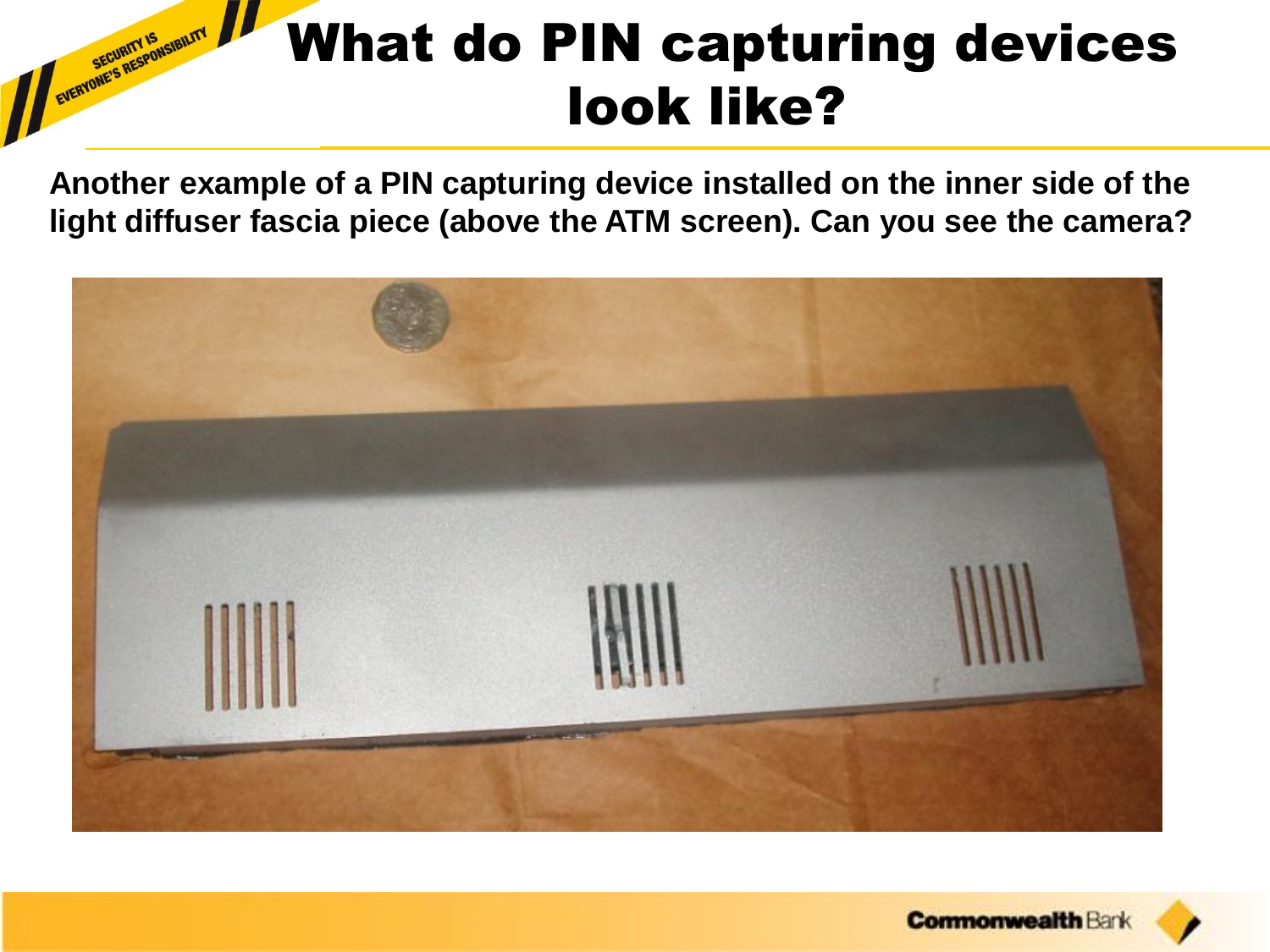**Lets have a look on the inner side. A mobile phone camera was used as a PIN capturing device, with the information being transmitted via a wireless device.**

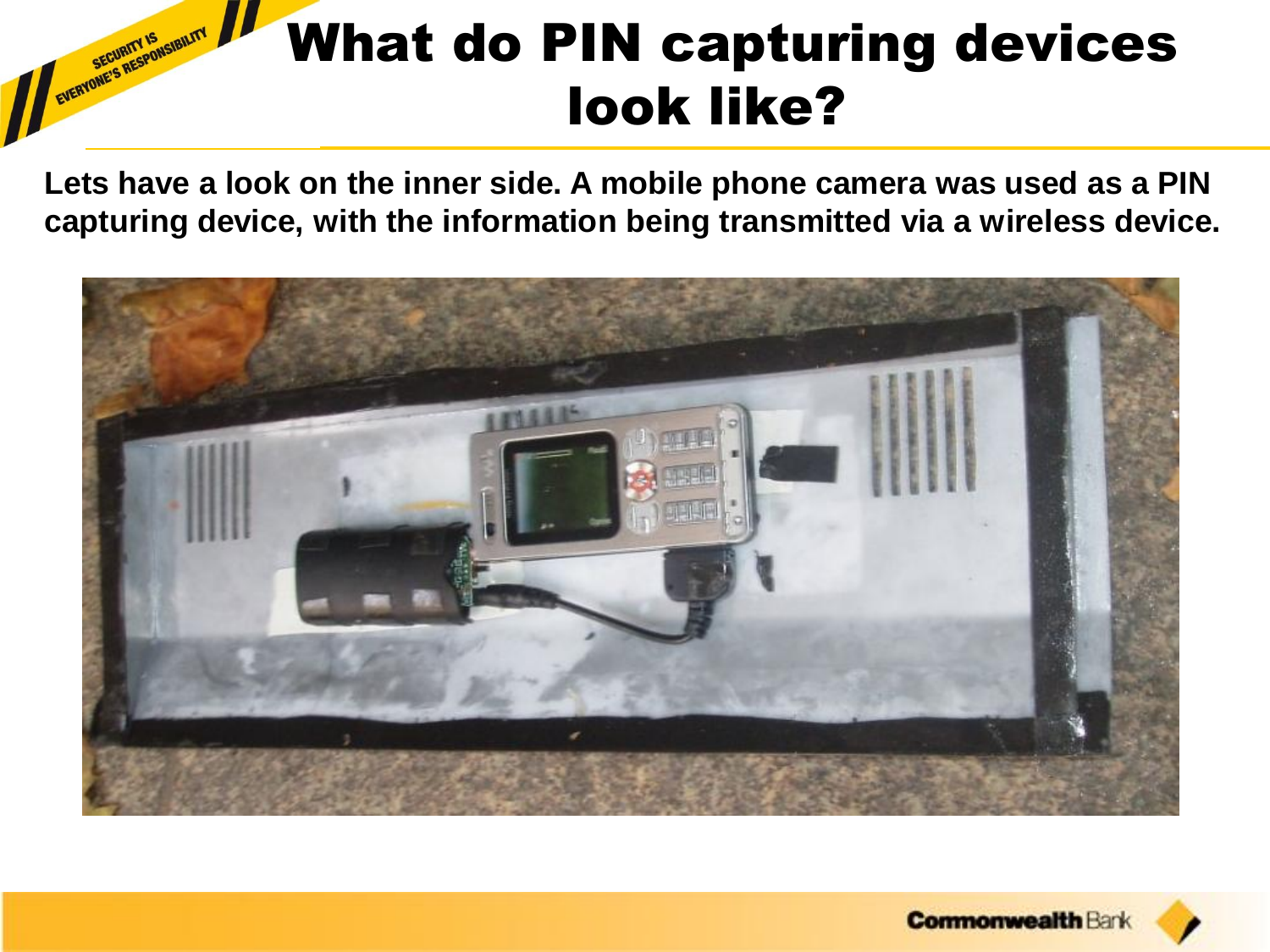**Here we have an additional fascia piece fitted to the speaker area directly above the screen- can you see this additional piece?**

EVERYONE'S RESPONSIBILITY



**…**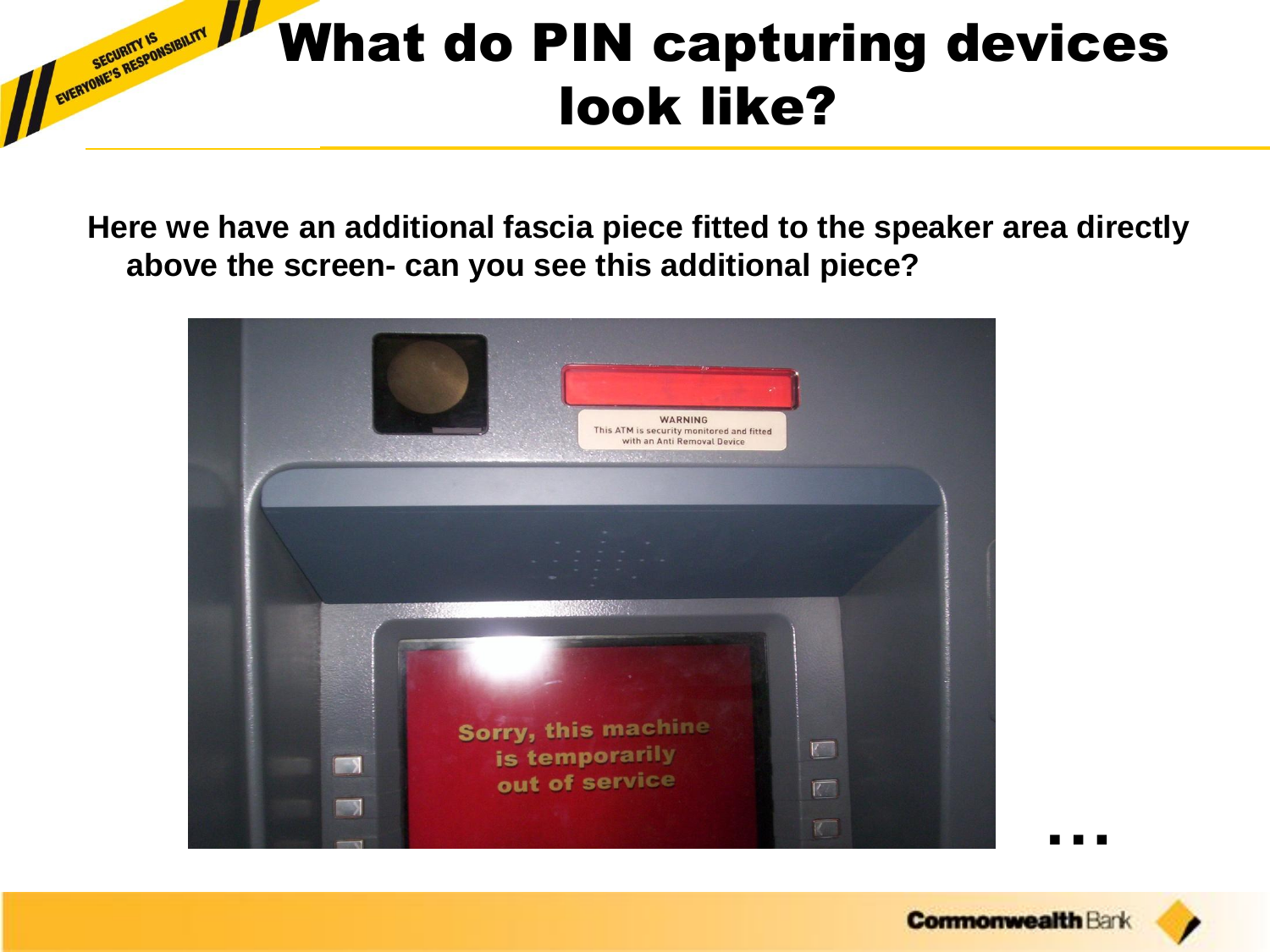**How about now?** 

EVERYONE'S RESPONSIBILITY

**Removal of fitted device from fascia- the additional part can now be clearly seen.** 



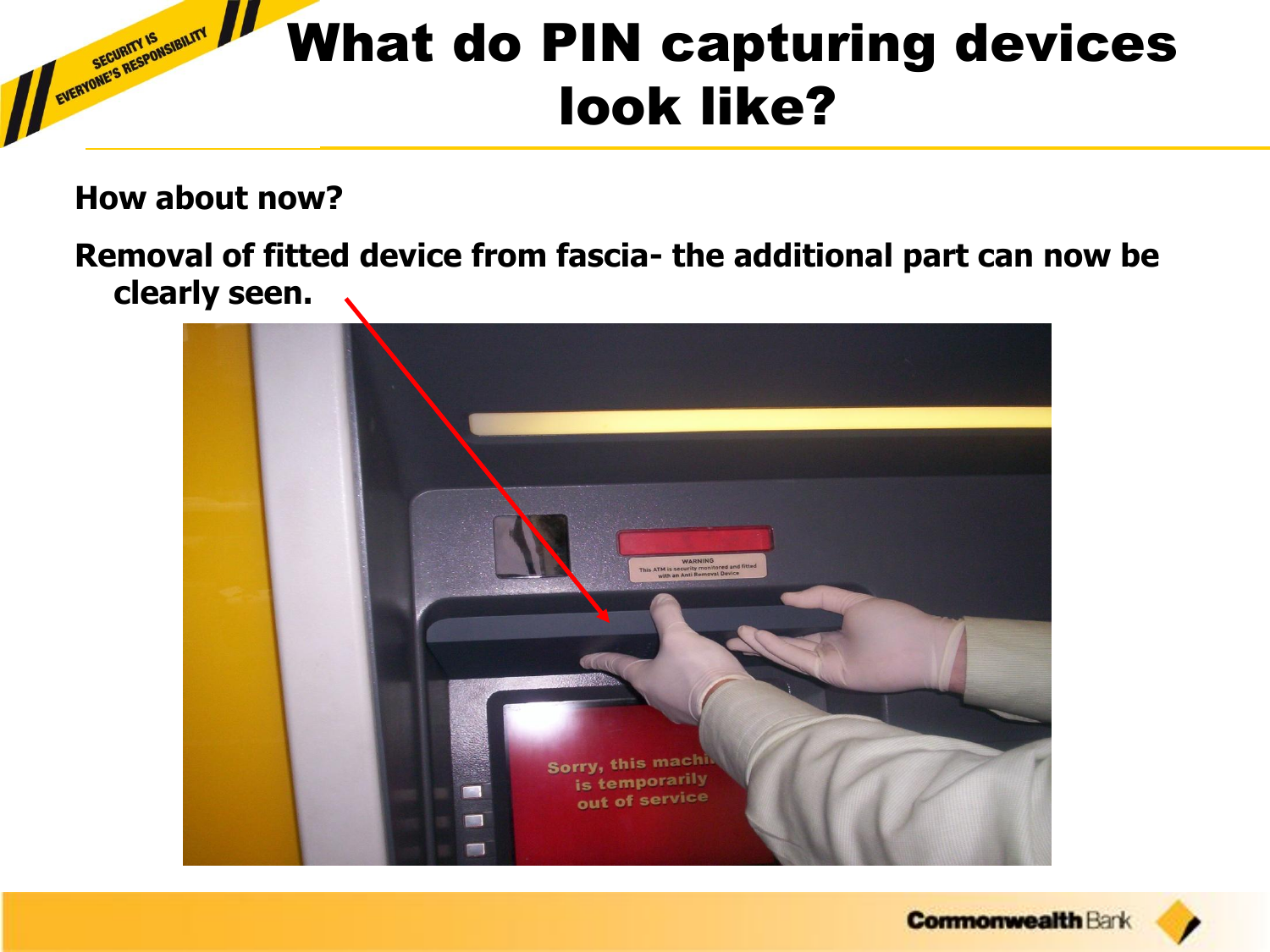**Here we have a piece of merchandising placed on the side ATM fascia wall. Can you spot a PIN capturing device?** 

EVERYONE'S RESPONSIBILITY



**…**

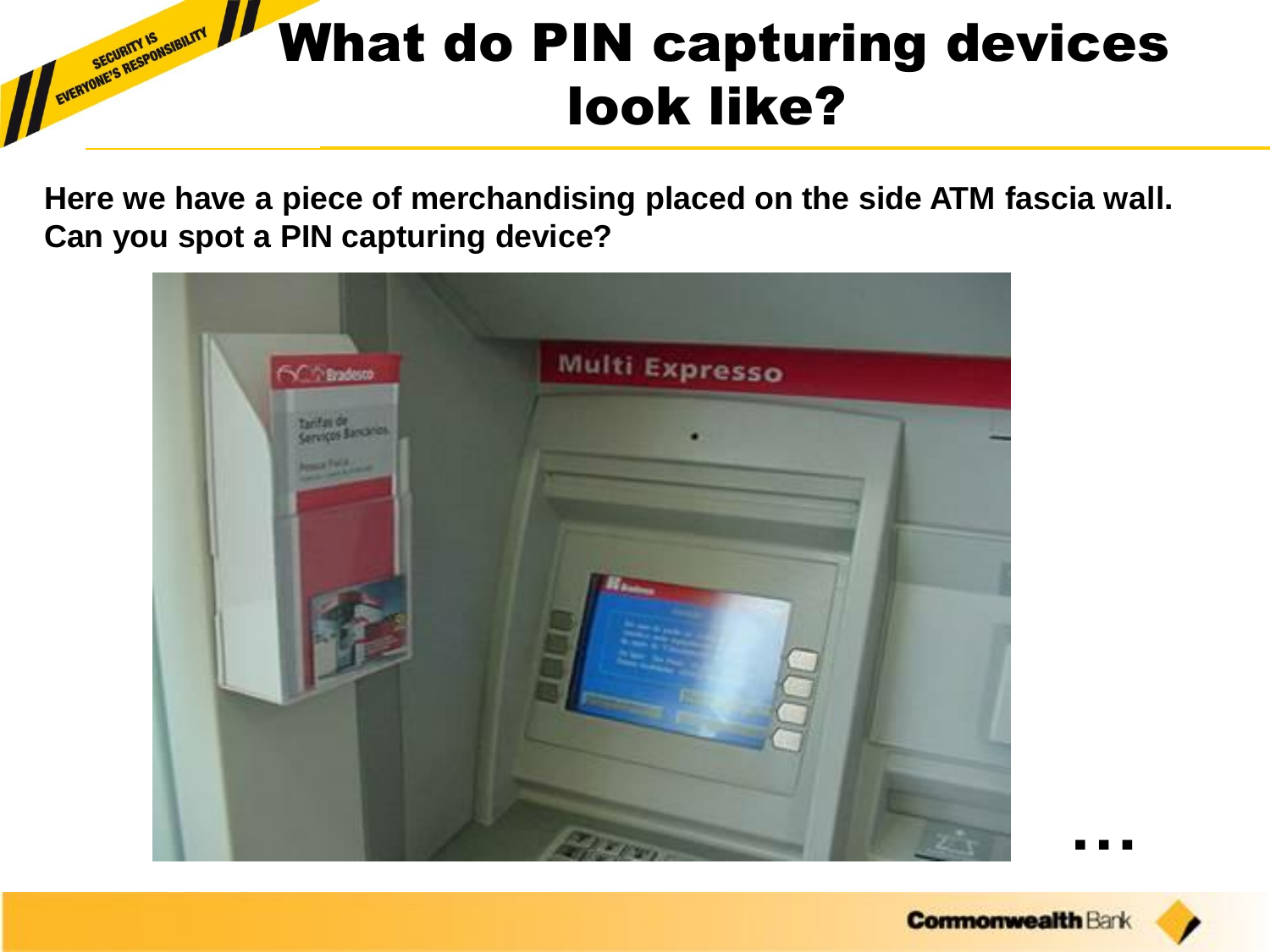**Upon closer inspection of the merchandising unit, you can clearly see the pin hole camera installed on the bottom side, capturing an image of the keypad and subsequently, the customers PIN**

EVERYONE'S RESPONSIBILITY



**Commonwealth Ban**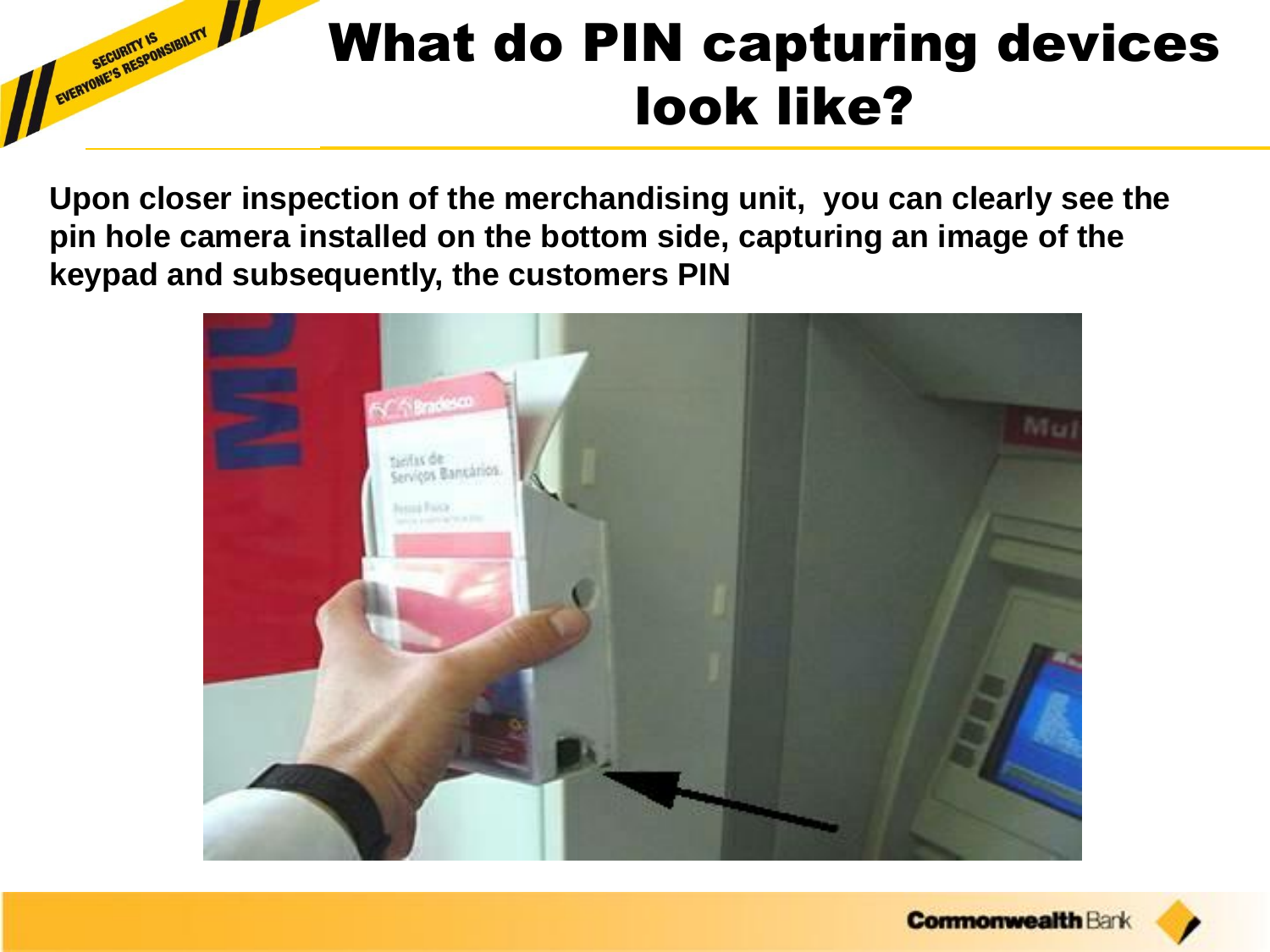**The last area of focus is the ATM keyboard fascia. Offenders are known to place the skimmer plate on top of the existing keyboard.**



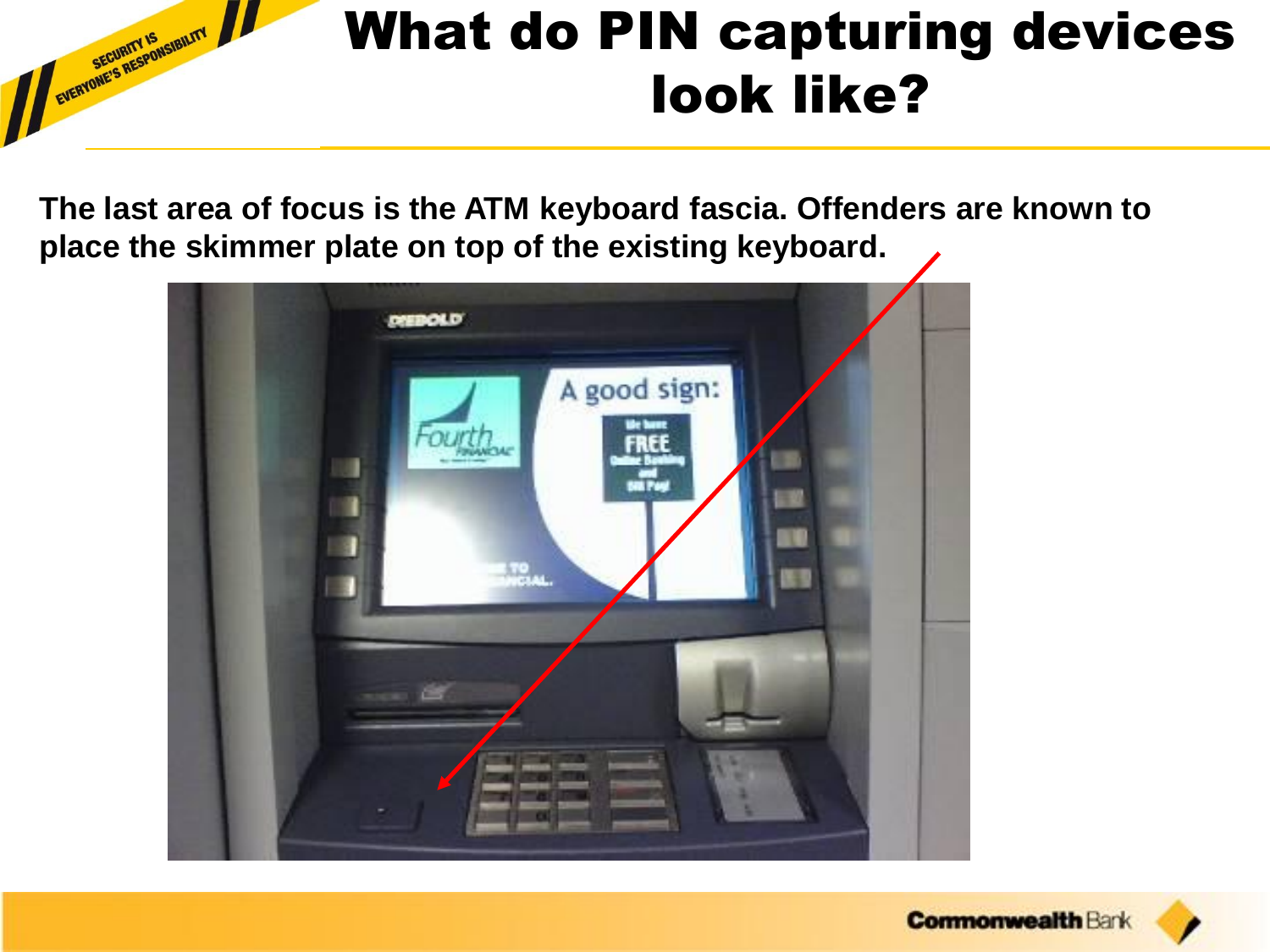**This is an example of what an ATM keyboard skimmer plate can look like.**

|  | 2<br>3<br>и<br>5<br>6<br>4                                                                  | and in the construction of the construction of the construction of the construction of the construction of the<br>CANCEL<br>CLEAR |  |  |
|--|---------------------------------------------------------------------------------------------|-----------------------------------------------------------------------------------------------------------------------------------|--|--|
|  | ⇁<br>8<br>9                                                                                 | ENTER (<br>_____                                                                                                                  |  |  |
|  | $\overline{0}$<br><b>CONTRACTOR</b><br>191 01 011 021 031 001 03 04 04 04 15 18 02 02 07 18 | <b>BRANK COLL</b>                                                                                                                 |  |  |
|  |                                                                                             |                                                                                                                                   |  |  |



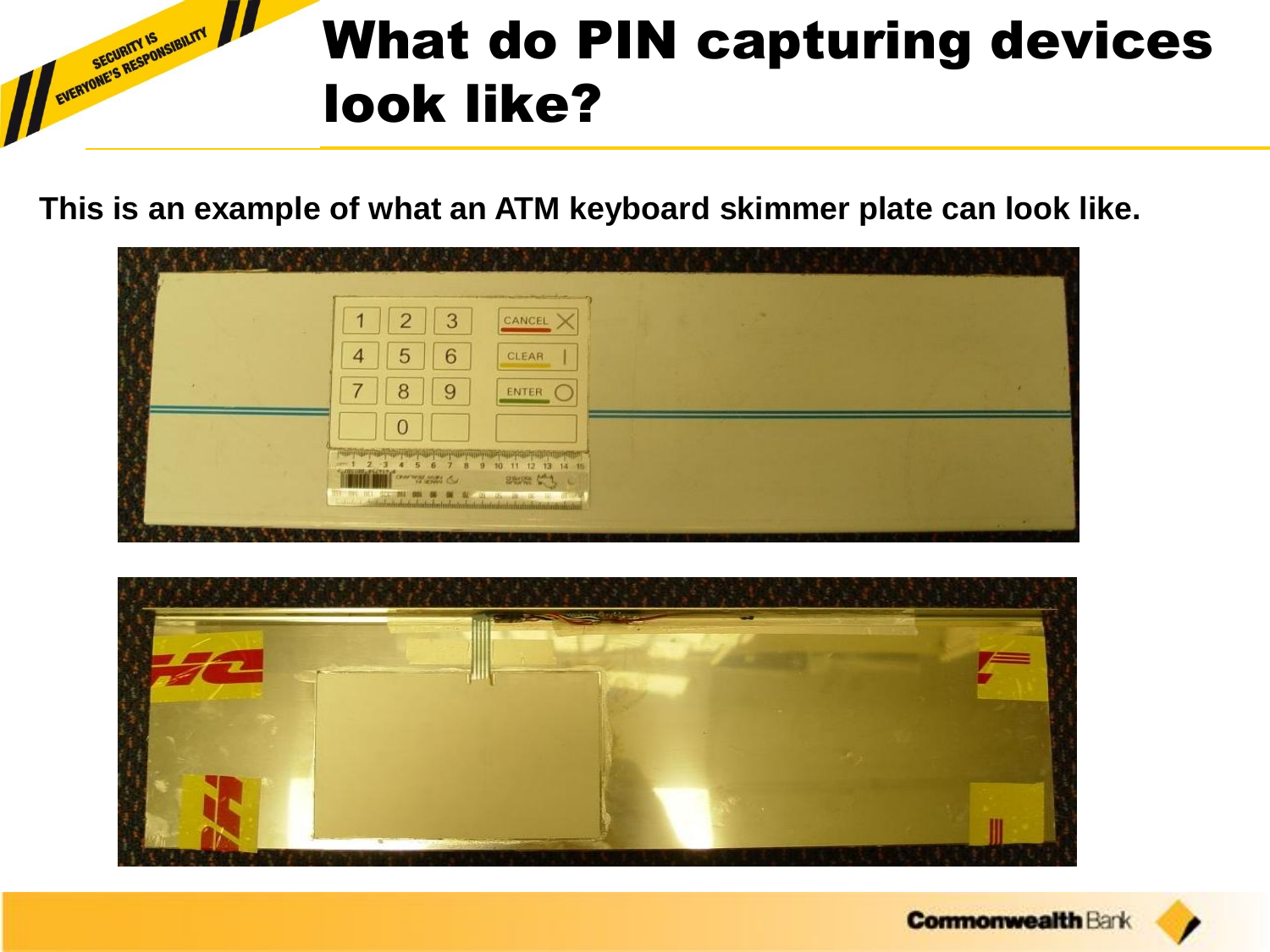

#### Facts on ATM skimming attacks

- **Criminals tend to attach skimming devices either late at night or early in the morning, and during periods of low traffic.**
- **Skimming devices are usually attached for a few hours only.**
- **Criminals install equipment on at least 2 regions of an ATM to steal both the ATM card number and the PIN.**
- **Criminals then sit nearby receiving the information transmitted wirelessly via the devices (installed on the ATM).**

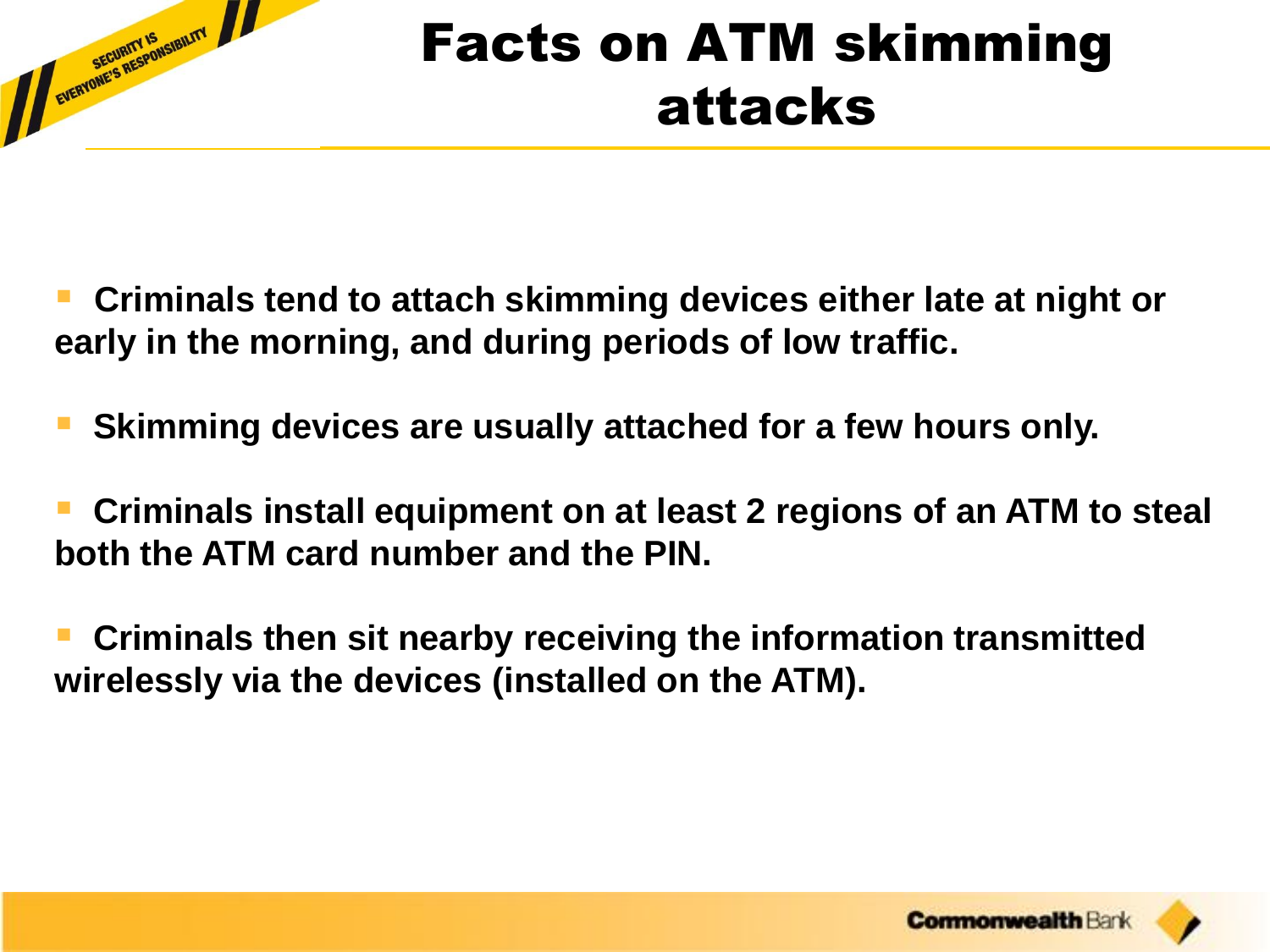## What can you do to mitigate the risk of a skimming attack?

**Get to know the appearance of your ATM.** 

- **Inspect the front of the ATM for unusual or non standard appearance. Scratches, marks, adhesive or tape residues could be indicators of tampering. The inspection should be part of your morning external check and afternoon closing procedure. Where possible, inspections should also be conducted during trading hours.**
- **Familiarise yourself with the look and feel of your ATM fascia. Particularly pay attention to all of the touch and action points. (e.g. keypad, customer card entry slot, lighting diffusers)**